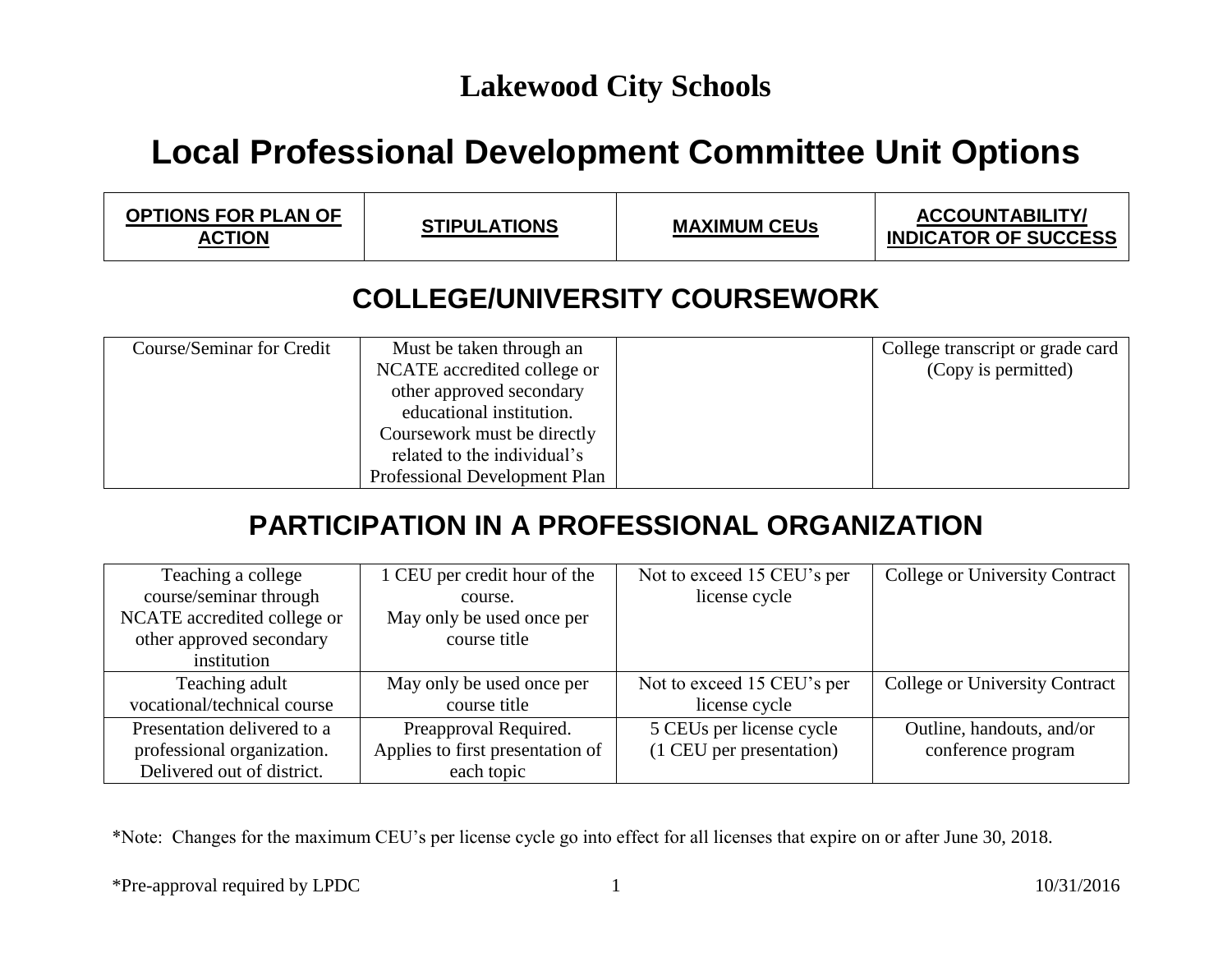## **Local Professional Development Committee Unit Options**

| <b>OPTIONS FOR PLAN OF</b><br><b>ACTION</b> | <b>STIPULATIONS</b> | <b>MAXIMUM CEUS</b> | <b>ACCOUNTABILITY/</b><br><b>INDICATOR OF SUCCESS</b> |
|---------------------------------------------|---------------------|---------------------|-------------------------------------------------------|
|---------------------------------------------|---------------------|---------------------|-------------------------------------------------------|

#### **PARTICIPATION IN A PROFESSIONAL ORGANIZATION, continued**

| Professional education  | Must be service on a formal    | 5 CEUs per license cycle based | Certificate of Participation |
|-------------------------|--------------------------------|--------------------------------|------------------------------|
| organization activities | non-district committee         | on 50 documented contact       | documenting hours.           |
|                         | organized by an educational    | hours                          |                              |
|                         | agency or organization.        |                                |                              |
|                         | Must contribute to the         |                                |                              |
|                         | education profession or add to |                                |                              |
|                         | the body of knowledge in the   |                                |                              |
|                         | individual's specific field    |                                |                              |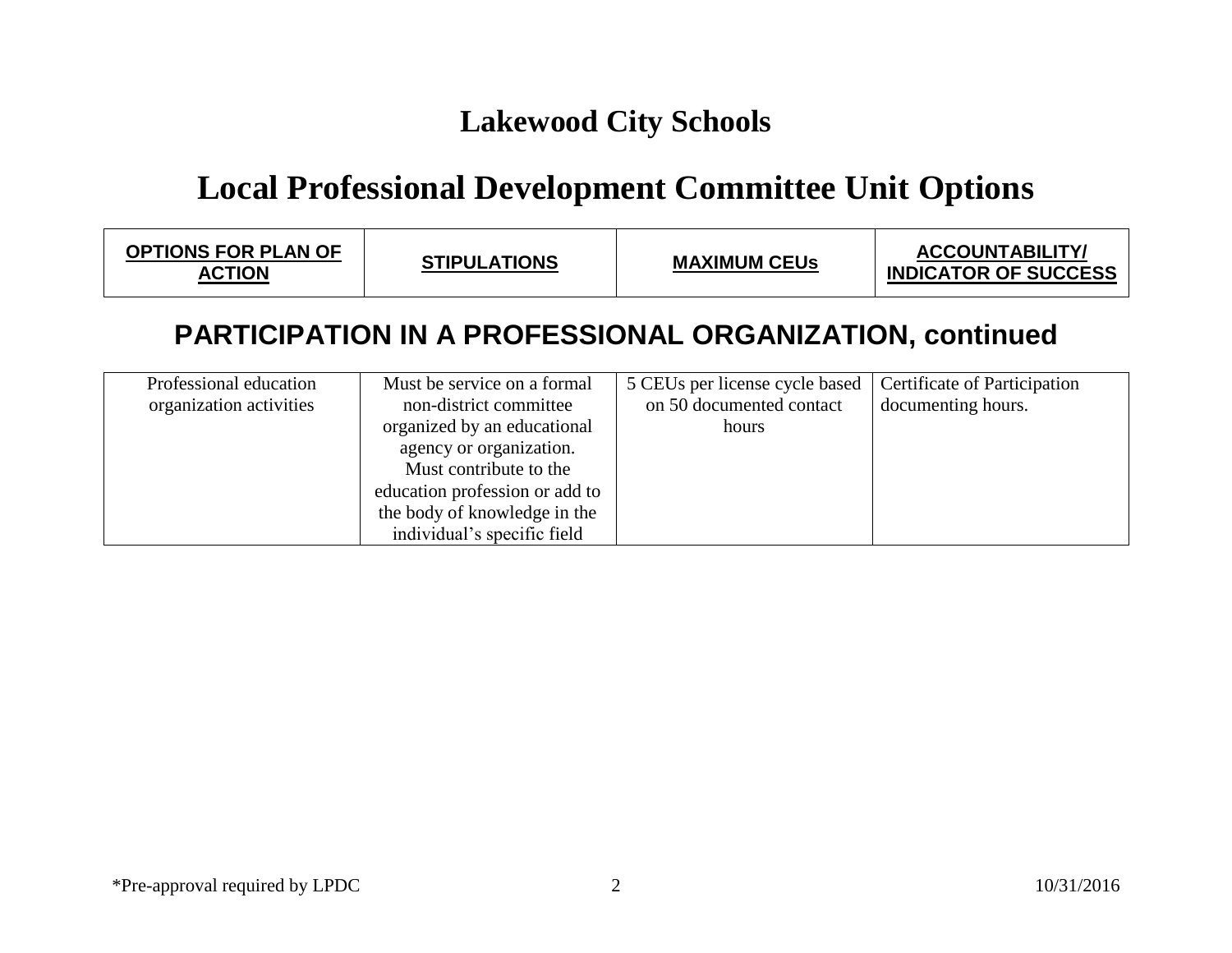## **Local Professional Development Committee Unit Options**

| <b>OPTIONS FOR PLAN OF</b><br>ACTION | <b>STIPULATIONS</b> | <b>MAXIMUM CEUs</b> | <b>ACCOUNTABILITY/</b><br><b>INDICATOR OF SUCCESS</b> |
|--------------------------------------|---------------------|---------------------|-------------------------------------------------------|
|                                      |                     |                     |                                                       |

### **SCHOOL/DISTRICT**

| Mentor of Resident Educator           | Must be mentoring a teacher,    | 6 CEUs per mentoring       | Documentation from Director     |
|---------------------------------------|---------------------------------|----------------------------|---------------------------------|
|                                       | administrator, or specialist as | experience                 | of Human Resources.             |
|                                       |                                 |                            |                                 |
|                                       | part of the RE Program          |                            |                                 |
| <b>Supervisor of Student Teachers</b> | Must be supervisor of           | 6 CEUs per student teacher | Documentation from              |
|                                       | undergraduate student, graduate | experience                 | college/university liaison      |
|                                       | student or student teacher      |                            |                                 |
|                                       |                                 |                            |                                 |
| District-wide committee work.         | Must be service on a formal     | Maximum of 8 CEUs per      | Documentation of participation, |
|                                       | district-wide committee         | license                    | i.e. agenda                     |
|                                       |                                 |                            |                                 |
|                                       |                                 |                            |                                 |
| Curriculum development                | Must be service on a formal     | 1 CEU per committee        | Documentation of participation  |
|                                       | district-wide committee         | 5 CEUs per license cycle   |                                 |
|                                       |                                 |                            |                                 |
|                                       | organized by local, state,      |                            |                                 |
|                                       | national, or international      |                            |                                 |
|                                       | education agency or             |                            |                                 |
|                                       | organization                    |                            |                                 |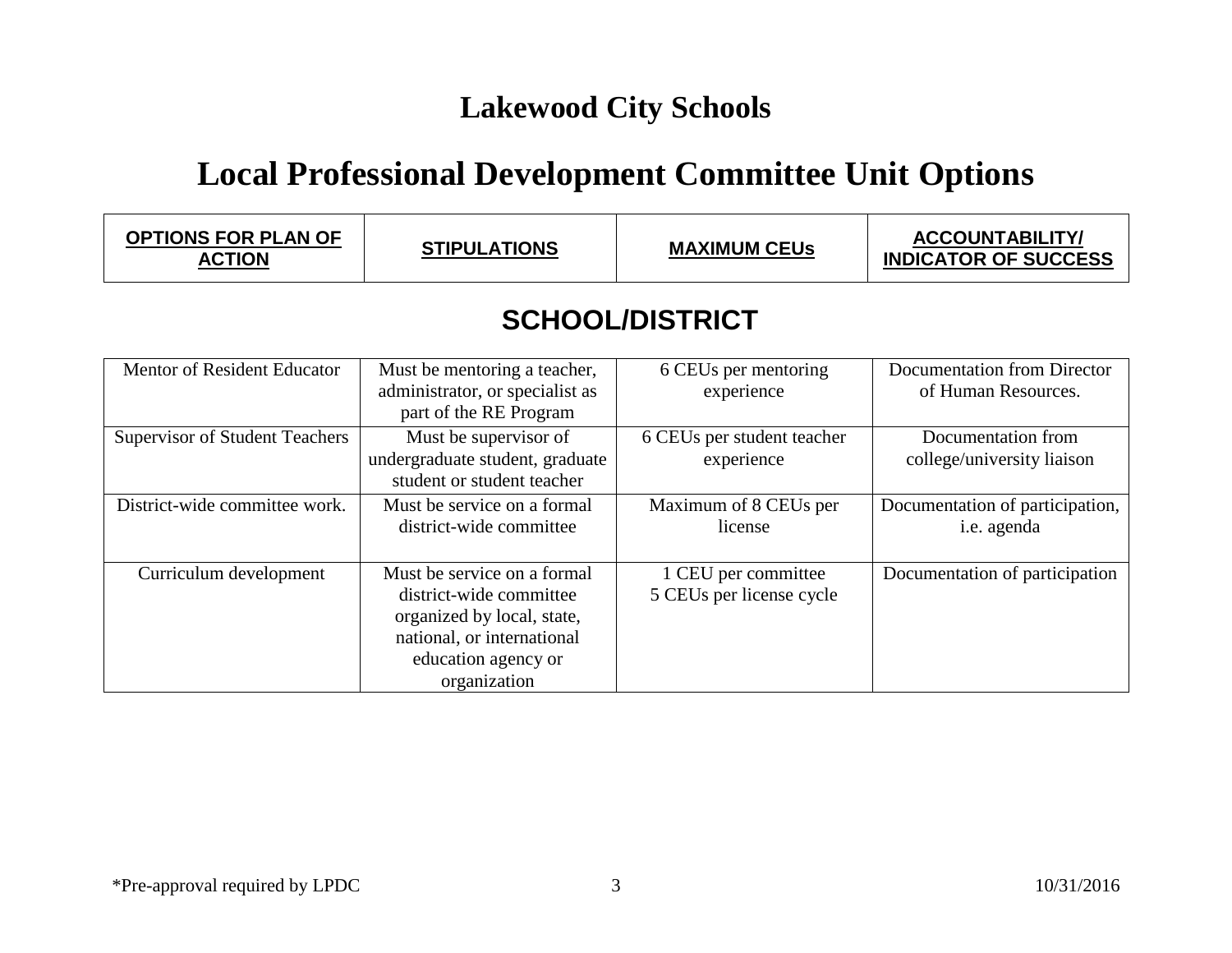# **Local Professional Development Committee Unit Options**

| <b>OPTIONS FOR PLAN OF</b><br><b>ACTION</b> | <b>STIPULATIONS</b> | <b>MAXIMUM CEUs*</b> | <b>ACCOUNTABILITY/</b><br><b>INDICATOR OF SUCCESS</b> |  |
|---------------------------------------------|---------------------|----------------------|-------------------------------------------------------|--|
| <b>SCHOOL/DISTRICT, continued</b>           |                     |                      |                                                       |  |

| * Supervisor of Field | Students must be enrolled in | 1 CEU per student.         | Documentation from West |
|-----------------------|------------------------------|----------------------------|-------------------------|
| Experience students   | West Shore Career Tech or    | 5 CEU's per license cycle. | Shore Career Tech or    |
|                       | University program.          |                            | University.             |

### **CONFERENCE/WORKSHOP**

| Professional (local, state,<br>national) conference,<br>workshop, institute | Must include only time spent in<br>those portions of the<br>conference program that<br>contribute to the participant's<br>knowledge, competence, | 18 CEUs per license cycle | Certificate of attendance<br>documenting hours of<br>attendance. |
|-----------------------------------------------------------------------------|--------------------------------------------------------------------------------------------------------------------------------------------------|---------------------------|------------------------------------------------------------------|
|                                                                             | performance, or effectiveness<br>relative to individual<br>professional development plan                                                         |                           |                                                                  |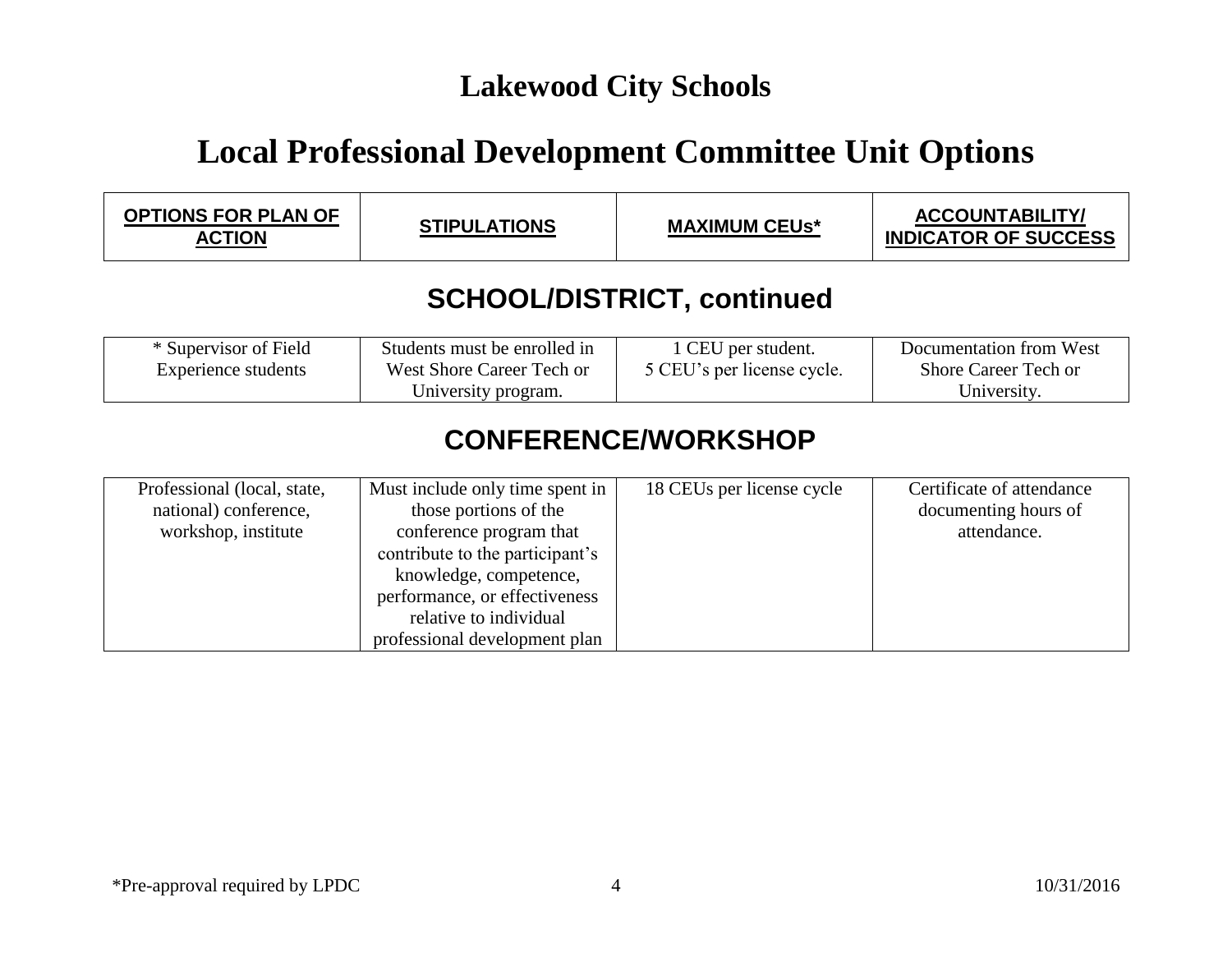# **Local Professional Development Committee Unit Options**

| <b>OPTIONS FOR PLAN OF</b><br><b>ACTION</b>                                    | <b>STIPULATIONS</b>                                                                                                                                                                                                                                                                      | <b>MAXIMUM CEUS</b>                                       | <b>ACCOUNTABILITY/</b><br><b>INDICATOR OF SUCCESS</b>                   |  |
|--------------------------------------------------------------------------------|------------------------------------------------------------------------------------------------------------------------------------------------------------------------------------------------------------------------------------------------------------------------------------------|-----------------------------------------------------------|-------------------------------------------------------------------------|--|
| <b>SELF-DIRECTED EDUCATION</b>                                                 |                                                                                                                                                                                                                                                                                          |                                                           |                                                                         |  |
| Publication of Original Work:<br>- Professional Journal<br>- Professional Text | If published, must contribute to<br>the education profession or add<br>to the body of knowledge in<br>individual's specific field.<br>Must be a commercially<br>published book or article.<br>If not accepted, content area<br>specialist finds article to be of<br>publishable quality. | 6 CEUs per text<br>3 CEUs per journal article             | Copy of publication<br><b>OR</b><br>If not accepted, copy of article    |  |
| *Externship                                                                    | Pre-approval required.<br>Must be formal program with<br>an application<br>process. Knowledge and<br>experience gained must be<br>applicable to the classroom.                                                                                                                           | 3 CEUs per experience. 1<br>experience per license cycle. | Acceptance letter and letter<br>confirming completion of<br>externship. |  |